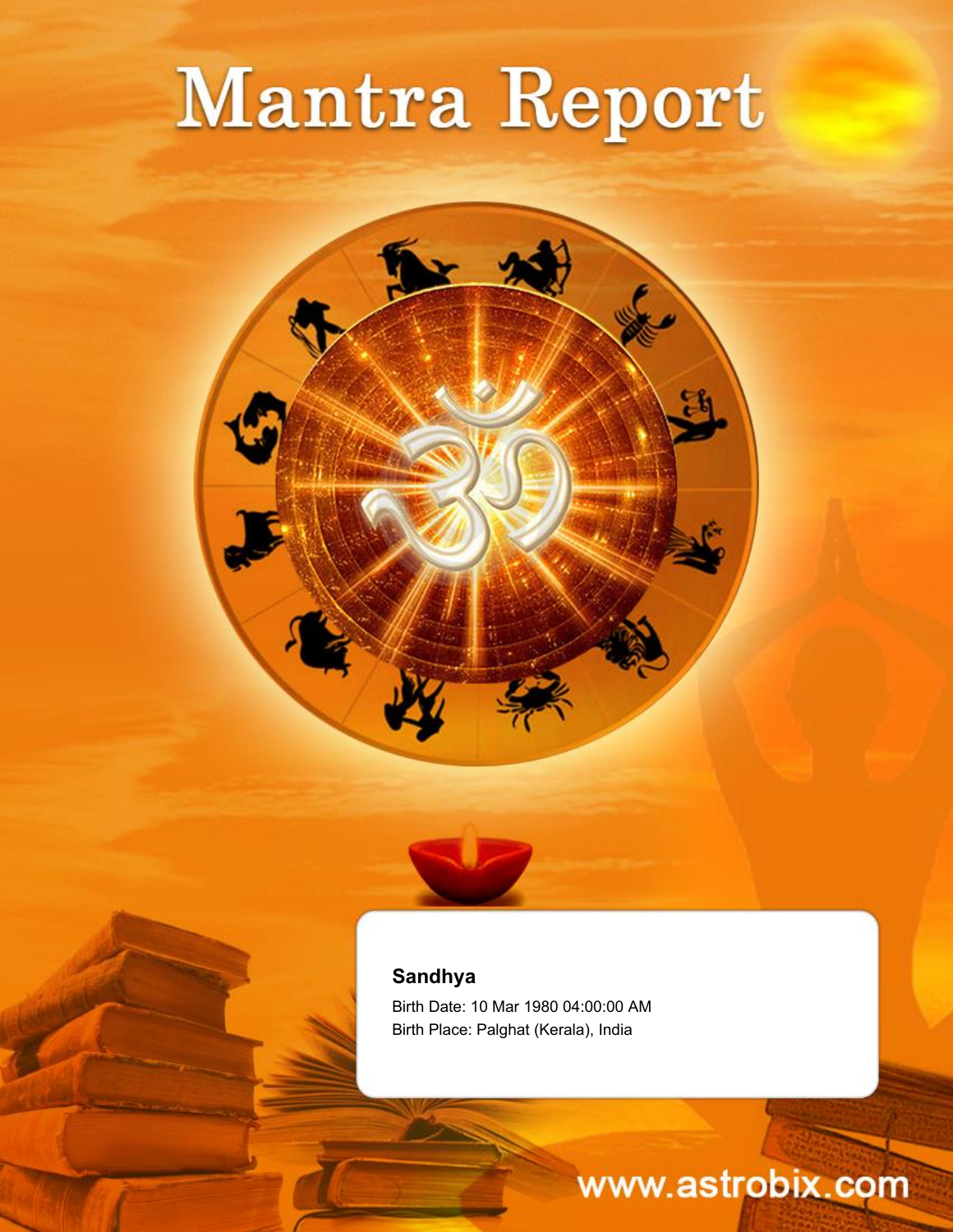#### **Sandhya**

10 March 1980, Monday 04:00:00 AM(5.5) Palghat (Kerala), India

| Longitude                                                            | :76.42E            |
|----------------------------------------------------------------------|--------------------|
| Latitude                                                             | $\cdot$ 10.46N     |
| <b>Sidreal Time</b>                                                  | .14:47:49          |
| Local Mean Time                                                      | : 03:36:48         |
| Ayanmash                                                             | : 23.58 NC Lahiri  |
| Lagna                                                                | : Capricorn        |
| Lagna Lord                                                           | : Saturn           |
| Rashi                                                                | : Scorpio          |
| <b>Rashi Lord</b>                                                    | : Mars             |
| <b>Nakshatra</b><br><b>Nakshatra Lord : Mercury</b><br><b>Charan</b> | :Jyestha<br>: 3    |
| <b>Nadi</b>                                                          | : Aadi             |
| Nadi Pada                                                            | :Madhya            |
| Tithi                                                                | : Ashtami Krishna  |
| Paya                                                                 | : Gold             |
| S.S. Yoga                                                            | : Siddhi           |
| Karan                                                                | : Balava           |
| Varna                                                                | : Brahmin          |
| Varna                                                                | : Brahmin          |
| Vashya                                                               | : Keet             |
| Yoni                                                                 | : $Mrig(M)$        |
| Vihaga                                                               | : Vayas            |
| Gana                                                                 | : Rakshas          |
| <b>First Letters</b>                                                 | :No, Yaa, Yee, Yoo |
| <b>Sun Sign</b>                                                      | : Aquarius         |
|                                                                      |                    |

#### 10 Ket 11 12 1 2 4 6 7 8 9 Asc Sun  $Mer$ Ven Rah Mar Jup Sat Plu **Moon** Ura Nep

### **Planetary Positions at Birth Time**

3 5

| <b>Planets</b> | Dir           | <b>Rashi</b> | Lord | <b>Degrees</b> | <b>Nakshatra-Qtr</b> | Lord |
|----------------|---------------|--------------|------|----------------|----------------------|------|
| Asc            |               | Capricorn    | Sat  | 12:17:24       | Sravana-1            | Moon |
| Sun            | <b>Direct</b> | Aquarius     | Sat  | 25:55:46       | P.Bhadra-2           | Jup  |
| Mer            | Retro         | Aquarius     | Sat  | 18:33:27       | Satabhisha-4         | Rah  |
| Ven            | <b>Direct</b> | Aries        | Mar  | 9:57:26        | Ashwini-3            | Ket  |
| Mar            | Retro         | Leo          | Sun  | 7:2:50         | Magha-3              | Ket  |
| Jup            | Retro         | Leo          | Sun  | 9:53:20        | Magha-3              | Ket  |
| Sat            | Retro         | Virgo        | Mer  | 0:23:51        | Uttara-2             | Sun  |
| Moon           | <b>Direct</b> | Scorpio      | Mar  | 25:16:26       | Jyestha-3            | Mer  |
| Rah            | Retro         | Leo          | Sun  | 4:39:56        | Magha-2              | Ket  |
| Ket            | Retro         | Aquarius     | Sat  | 4:39:56        | Dhanishta-4          | Mar  |
| Ura            | Retro         | Scorpio      | Mar  | 1:56:54        | Vishakha-4           | Jup  |
| <b>Nep</b>     | <b>Direct</b> | Scorpio      | Mar  | 29:2:6         | Jyestha-4            | Mer  |
| Plu            | Retro         | Virgo        | Mer  | 27:38:19       | Chitra-2             | Mar  |

### **Lagna Kundali**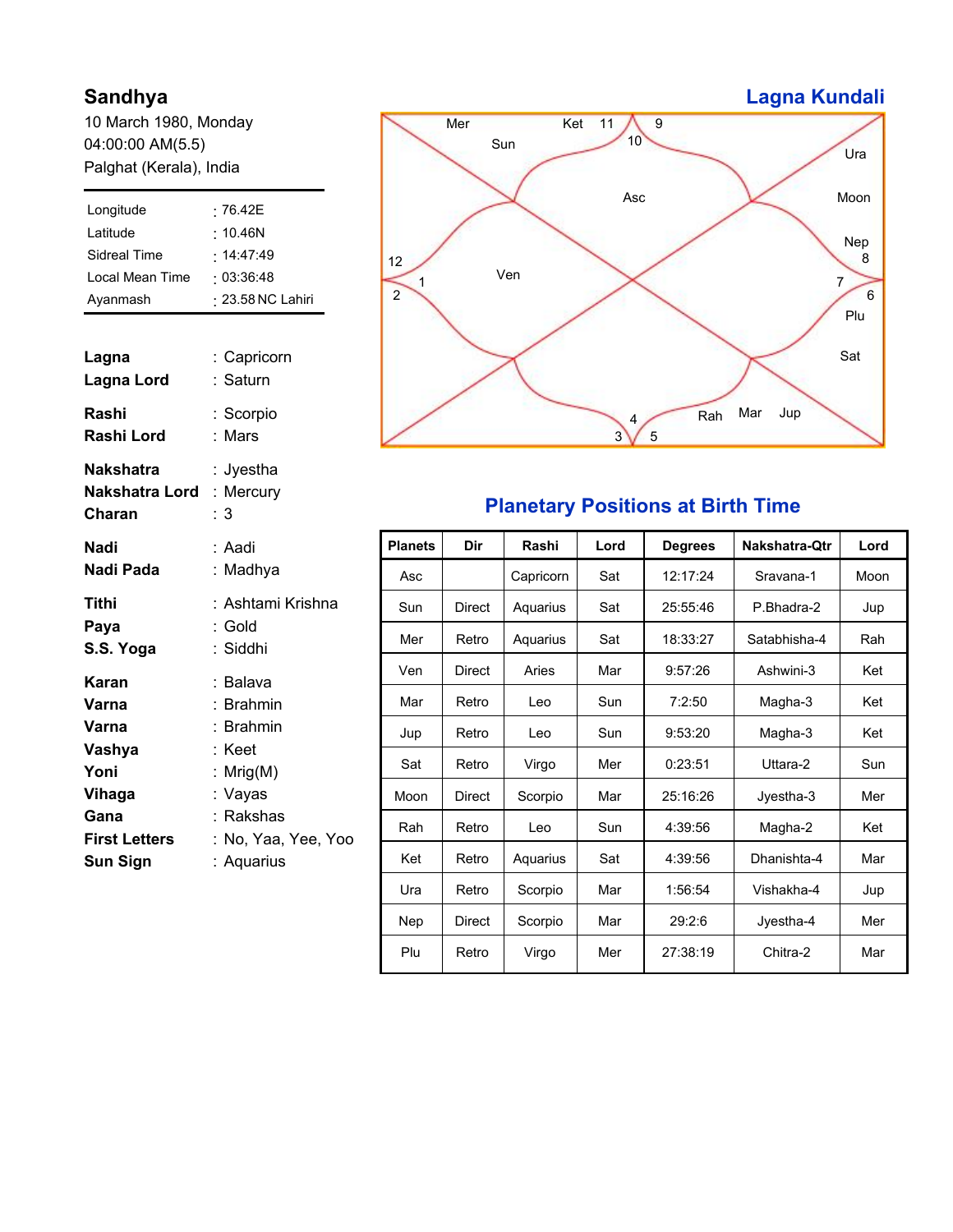

### **Astrological Importance of Mantras**

Mantras hold a very important place in astrology and hindu religion. Vedic Astrology says that by chanting mantras you can make planets more auspicious and favorable and increase their benefic influence on your life.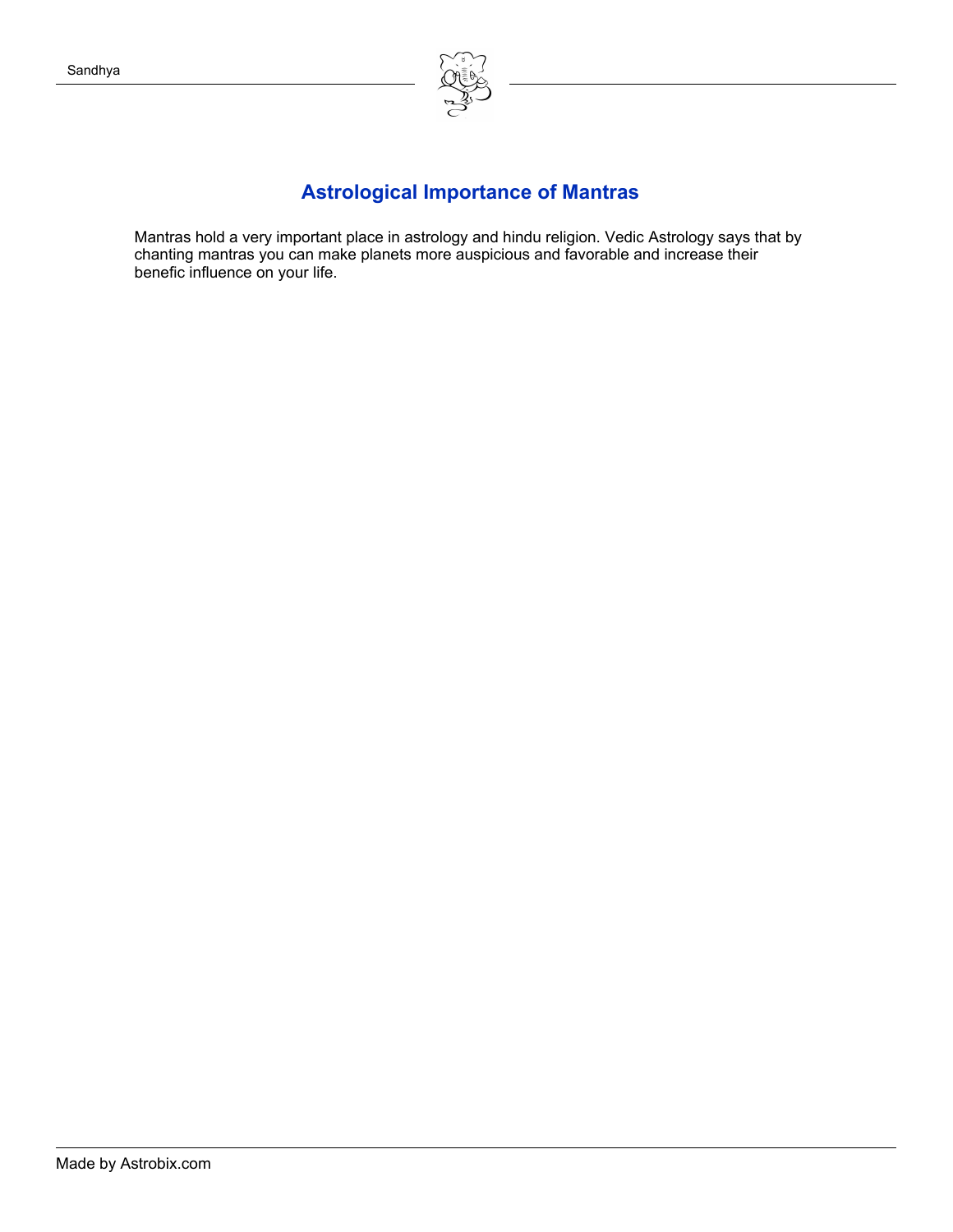

#### **Auspicious Mantra for your Janam Kundali**

#### **Auspicious Mantra for your Rashi**

During the time of birth moon is placed in the Scorpio sign in your Kundali, this makes Scorpio your moon sign.The planet Mars is the lord of this sign.The analysis of a person's nature and behaviour depends on the ascendant and moon sign. Hence to keep the moon sign strong its planet lord needs to be strengthened. Mars being the lord of your moon sign should be kept strong. Doing so will keep your confidence level high, your senses will be in control, your brain will work efficiently and you will be able to take logical decisions. You will not lack in courage and valour. To strengthen your moon sign you can chant the following mantra in the morning or evening. The mantra should be chanted 108 times. If in any case you don't have enough time then this mantra can also be chanted 11 or 21 times. The mantra is as follows:

"Om Kraam Kreem Kraum Saha Bhaumaya Namah" Or "Om Bhaum Bhaumaya Namah".

#### **Auspicious Mantra for your Nakshatra**

You were born under the Jyeshtha Nakshatra, Indra is the lord of this Nakshatra. Those born in this Nakshatra are committed towards their work. You will be eager to complete you work. You will be good in studies, logical, interested in sciences, humorous, virtuous, good at answering back,flexible in nature, get angry easily and frequently and also tend to exaggerate. You will have less number of friends. Your anger will have no bounds. You will be haughty in behaviour. You will have a strong liking for animals. You will be interested in keeping pets. You will be cooperative. You might come across many obstacles and difficulties on the road to progress. You may go against your family.

Jyeshtha Nakshatra controls the intestines, anus, genital parts, womb and uterus. You may face ailments relating these body parts when the Jyeshtha Nakshatra is afflicted. To reduce the unfavourable effects of this Nakshatra you should worship the idol of the lord of Jyeshtha Nakshatra everyday. Doing so will bring a fall of the inauspicious effects and increase the auspicious effects. Apart from this, you can donate sesame seeds, gold and blue coloured garments to a Brahmin according to how much you can afford. You can also wear the root of Apamarg as a pendant.

On the Jyeshtha Nakshatra day of the month, perform a hawan using sesame seeds, pure Ghee and Tendul mixed with the wood of Apamarg. While performing the hawan chant 1 rosary of the following Jyeshtha Nakshatra mantra. After this you can chant the mantra every morning:

"OmTratarmindramaveetarmindragoomhave Havesuhav Goom Shoormindram Hriyamishkramam Puruhutmindra Goom Swastino Madhvadatwivandrah Om Shakraya Namah".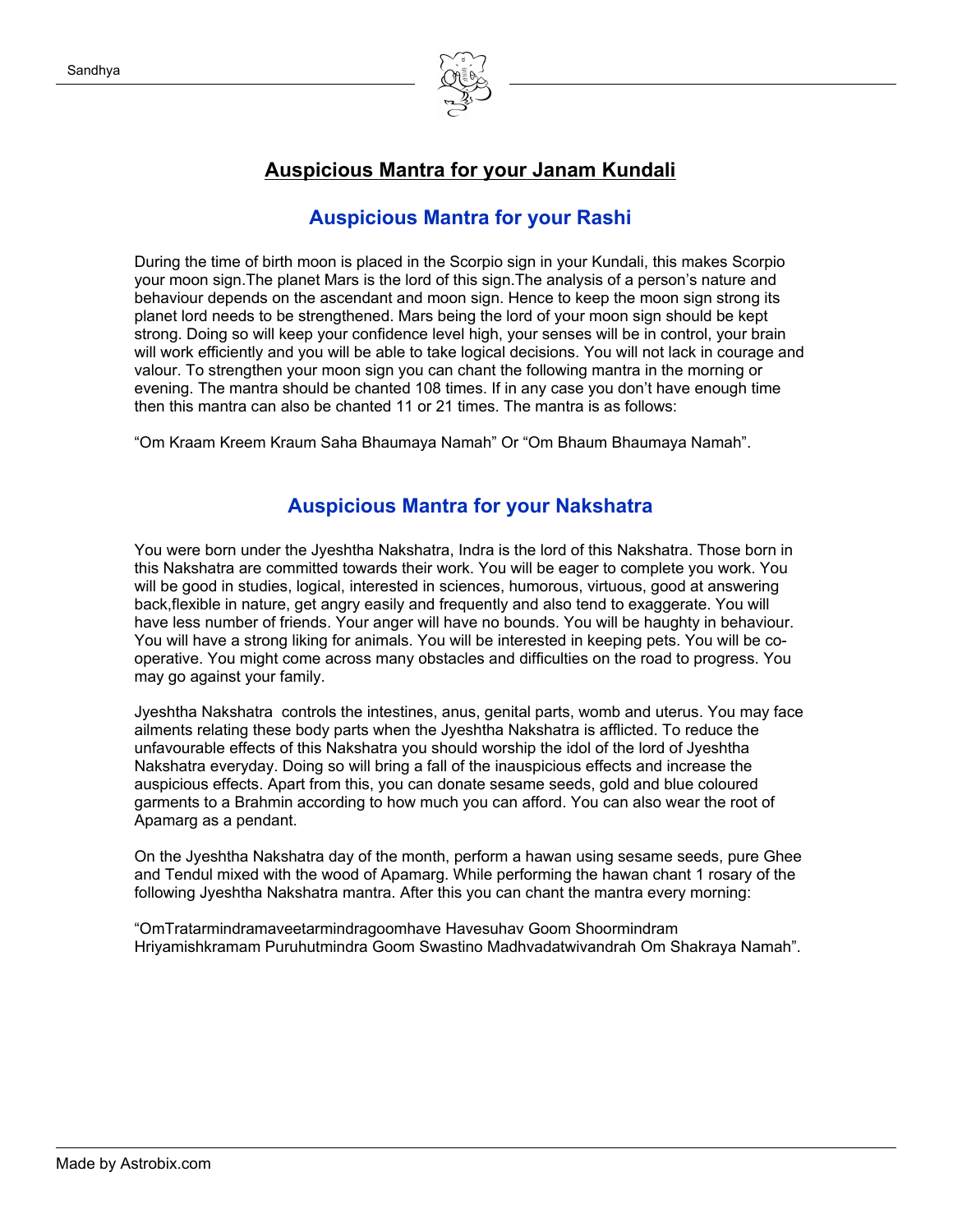

#### **Mantra for the planets in your kundali**

#### **Mantra for Saturn**

Saturn is the lord of an auspicious house and is in strong state in your Kundali. This strong state of Saturn will give you auspicious results. You will get progress in your life due to your intellect. It is not necessary for you to perform the remedies of Saturn since Saturn is strong in your Kundali. But, you can chant the Mantra of Saturn. You should chant the Mantra of Saturn in the evening. Chanting one rosary of this Mantra daily will be good for you. Begin the chant of this Mantra from the Saturday of Shukla Paksha.

The Mantra of Saturn is - 'Om Pram Preem Praum Sah Shanay Namah'.

#### **Mantra for Venus**

Venus is the lord of an auspicious house but is present in weak state in your Kundali. Venus is considered the Karaka of affluence. Therefore, luxury may be reduced in your life due to the weak state of Venus. You may have to make extra efforts to get the things of luxury. Chant the Mantras of Venus to strengthen it. The chant of these Mantras should be started from the Friday of Shukla Paksha. This will increase the auspicious effects of Venus.

The Mantra of Venus is - 'Om Dram Dreem Draum Sah Shukray Namah'.

#### **Mantra for Mercury**

Mercury is the lord of auspicious houses and is strong in your Kundali. Mercury is the only planet which gives mixed results even in its strong state. Your mind keeps wandering in its Dasha. You should chant the Mantra of Mercury to strengthen it and to increase its auspicious results. Begin the chant of this Mantra from the Wednesday of Shukla Paksha. One rosary of this Mantra should be chanted daily in morning.

The Mantra is - 'Om Bram Breem Braum Sah Budhay Namah'.

#### **Mantra for Saturn**

Saturn is the lord of an auspicious house and is in strong state in your Kundali. This strong state of Saturn will give you auspicious results. You will get progress in your life due to your intellect. It is not necessary for you to perform the remedies of Saturn since Saturn is strong in your Kundali. But, you can chant the Mantra of Saturn. You should chant the Mantra of Saturn in the evening. Chanting one rosary of this Mantra daily will be good for you. Begin the chant of this Mantra from the Saturday of Shukla Paksha.

The Mantra of Saturn is - 'Om Pram Preem Praum Sah Shanay Namah'.

#### **Mantra for Mars**

Mars is the lord of an auspicious house in your Kundali and is present in its strong state in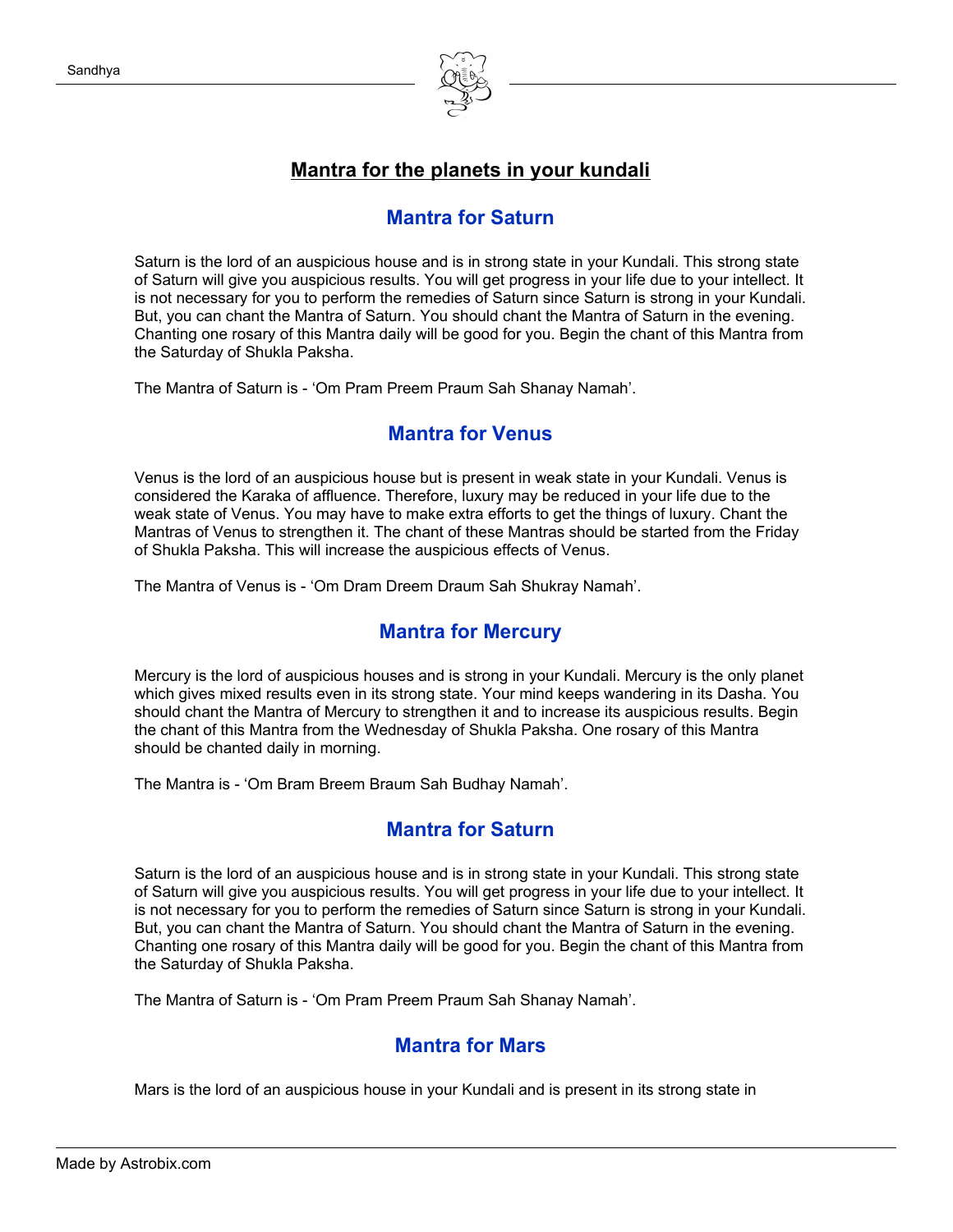

your Kundali. You will be brave and hard-working due to the presence of strong Mars. You will be very energetic in this period. You don't need to perform any remedy because Mars is strong in your Kundali. But, you can chant the Mantras of Mars. You should chant these Mantras in the evening. You will get auspicious results by chanting one rosary of the Mantra of Mars everyday. The chant of the Mantras of Mars should be started from the Tuesday of Shukla Paksha.

The Mantra is - 'Om Kram Kreem Kraum Sah Bhaumay Namah'.

#### **Mantra for Moon**

Moon is the lord of an auspicious house but is present in weak state in your Kundali. The auspicious results in your Kundali may decrease due to the weak state of Moon. You should chant the Mantra of Moon to strengthen it. This will increase its auspicious results in your Kundali. Chant the Mantra of Moon at night. Chant one rosary of this Mantra everyday. The chant of Mantra of Moon should be started from the Monday of Shukla Paksha or from Poornima.

The Mantra of Moon is - 'Om Shram Shreem Shraum Sah Chandramase Namah'.

#### **Mantra for Venus**

Venus is the lord of an auspicious house but is present in weak state in your Kundali. Venus is considered the Karaka of affluence. Therefore, luxury may be reduced in your life due to the weak state of Venus. You may have to make extra efforts to get the things of luxury. Chant the Mantras of Venus to strengthen it. The chant of these Mantras should be started from the Friday of Shukla Paksha. This will increase the auspicious effects of Venus.

The Mantra of Venus is - 'Om Dram Dreem Draum Sah Shukray Namah'.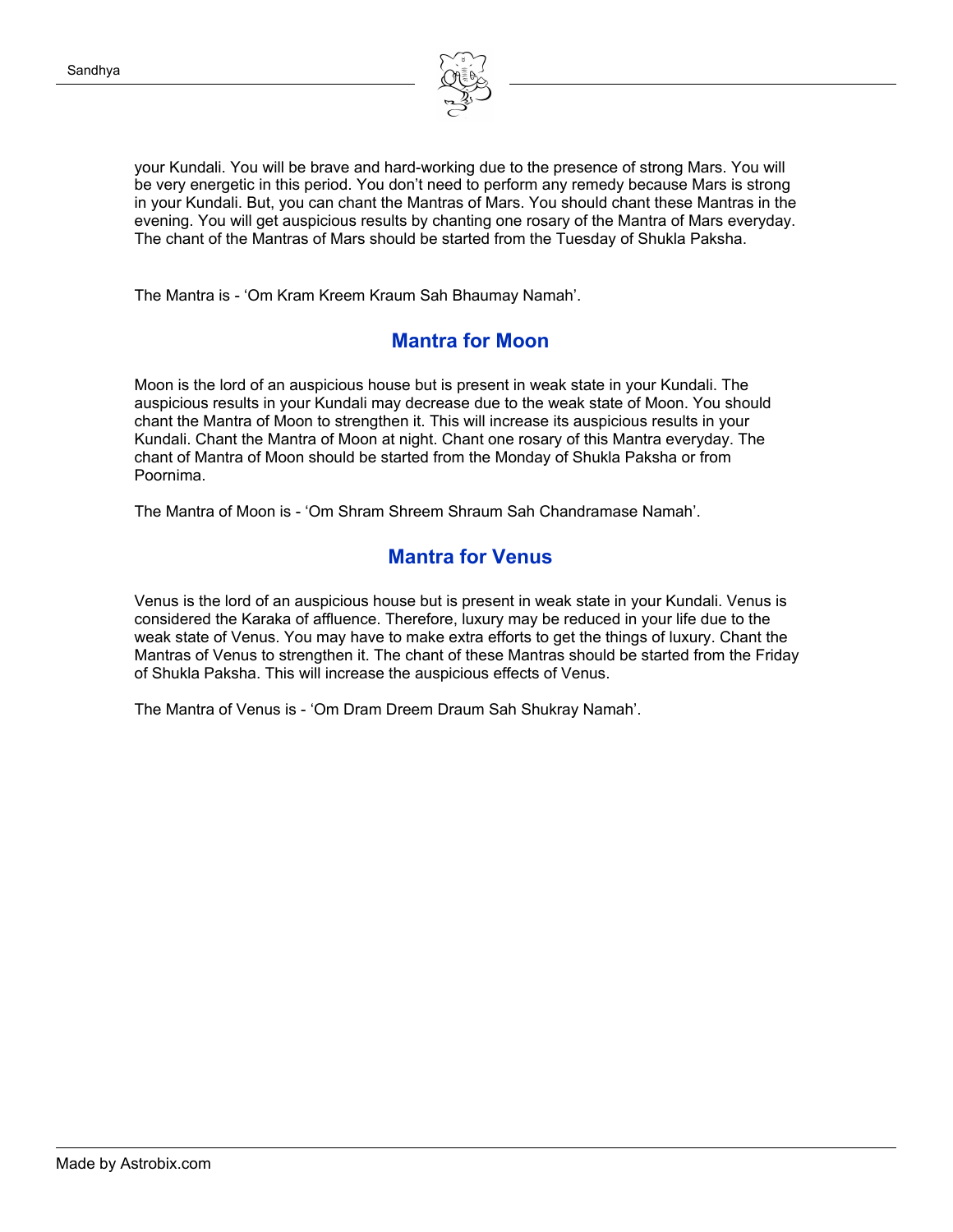

#### **Mantra for achieving an aim**

#### **Mantra for happiness and peace in your family**

If there is any disruption in the joy and harmony of your family then chant the following mantra. Chanting this mantra will create a harmonious environment at home. The mantra is : "Om Namah Shivay". Whenever you get the feeling that your home environment is getting polluted with family conflicts, chant the given mantra everyday. Choose the time between morning or evening. It will be more advantageous if you chant this mantra in front of a Shivling. Offer water to the Shivling and chant the mantra. However make sure you do not establish a Shivling at home.

Apart from this you can recite Vishnu Sahastranaam every Wednesday and Thursday. This will creates an environment full of harmony at home. If you have difference in thoughts with your spouse or keep arguing about everything, be it big or small then free yourself from all your household duties and take a bath. Wear clean clothes. Go to the nearest Shiv Mandir and worship the Shivling and chant 5 rosaries of this mantra :

"Om Namah Sambhawaye Cha Mayo Bhawaya Cha Namah Shankaraya Cha Mayskaraya Cha Namah Shivay Cha Shivtaray Cha".

| 11 | 0  | 4  | 8  |
|----|----|----|----|
| 7  | 3  | 15 | 14 |
| 27 | 12 | 19 |    |
| 4  | 6  | 13 | 6  |

#### **Mantra for financial prosperity**

Everyone has to go through all kinds of ups and downs in their lives, be it mental troubles, health or financial troubles. Several times a person gets rid of these problems quickly. But sometimes one has to face the financial turmoil for quite along time.

When you come across financial obstacles in your life then chant the Kuber mantra every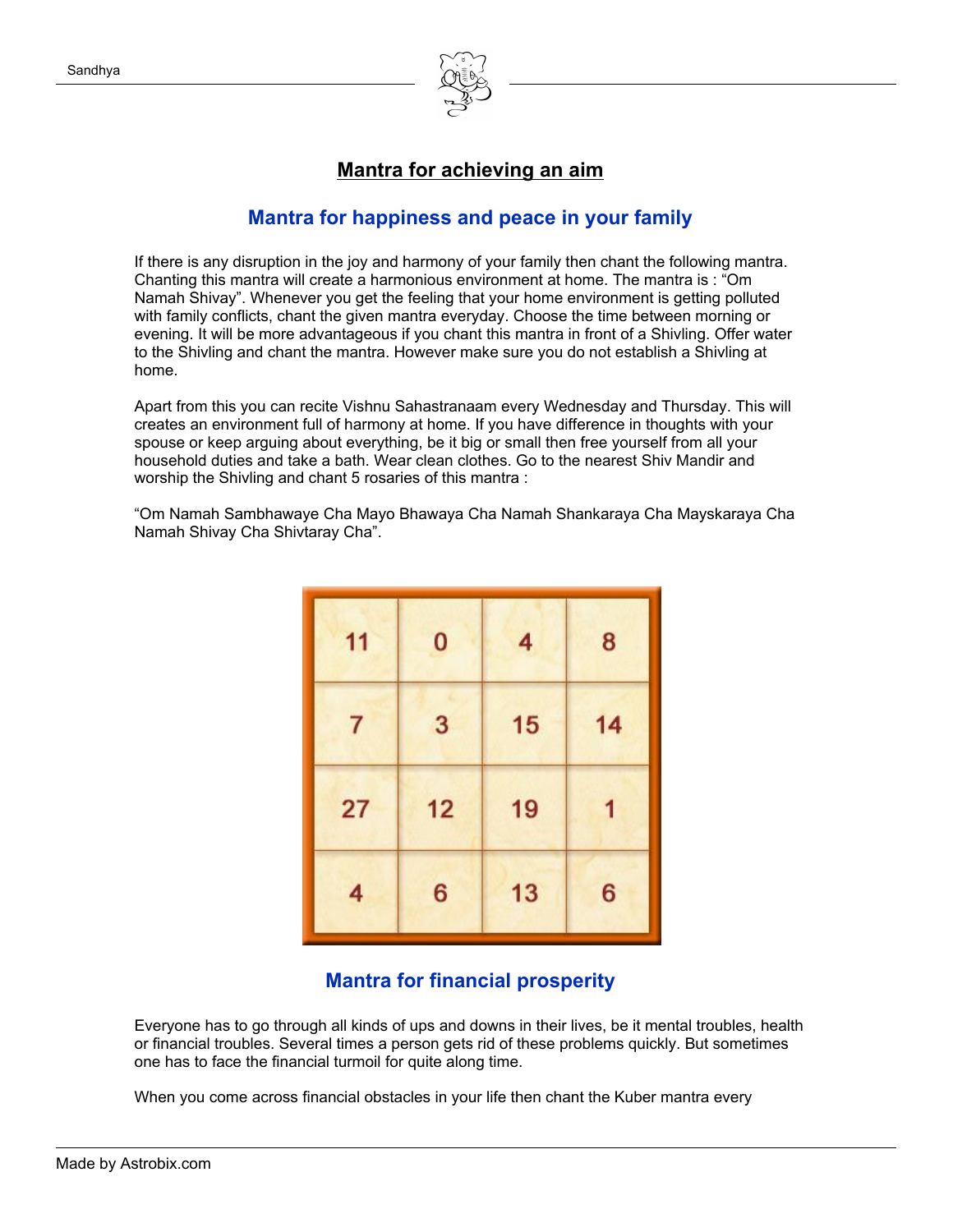

morning. If you can then start chanting the mantra from the day of the Brighter half and chant the mantra 10 lakh times. After this perform Dashansh hawan using sesame seeds, it will help you get rid of your financial troubles. The mantra is as follows:

Dhyan Mantra: "Manujwahay Vimandar Sthit, Garud Ratnanibh Nidhi Nayak Shiv Sakh Mukutadi Vibhushit, Vargade Dadhat Bhaj Tundilam".

Kuber mantra: "Om Yakshaya Kuberaya Vaishravanaya Dhan Dhanyadipataye Samriddhi Me Dehi Dapay Swaha".

Or else you can also chant another Kuber Mantra:

"Om Shreem Om Hreem Shreem Kleem Vitteshwaraya Namah".

#### **Mantra for educational progress**

If you are a student or preparing for an exam then you should take a bath in the morning, wear clean clothes, complete your daily routine then mediate everyday about the Goddess of Intellect, Saraswati. This will keep your memory sharp. If you chant 1 rosary of the given mantra everyday then you will be highly benefited. The mantra is as follows:

"Saraswati Mahabhage Vidhye Kamallochne, Vidhyarupe Vishalakshi Vidhyam Dehi Namostute".

Worship lord Ganesh everyday to strengthen your mind power and chant this short mantra during the ritual. The mantra is as follows:

"Om Gan Ganpataye Namah".

In case you are married and your kids go to school then you can also tell them to chant the Saraswati mantra. If the kids chant the mantra 5 time before they start studying then they will be very beneficial for them.

To get good marks in your exams chant 1 rosary the following Chaupai everyday. This will surely bring you success for your exams. The Chaupai is as follows:

"Guru Griha Gaye Paran Raghurayi Alap Kaal Vidhya Sab Aayi".

Or

You can also worship lord Hanuman everyday instead. Recite one rosary of his Doha, this will increase your mind and memory power. The Doha is as follows:

"Buddhiheen Tanu Janike Sumeiro Pawan Kumar, Bal Buddhi Vidhya Dehu Mohi Harhu Kales Vikar".

#### **Mantra for advancement in job**

If you have searching for a job since many days and still not getting one then chant 1 rosary of the following mantra every day :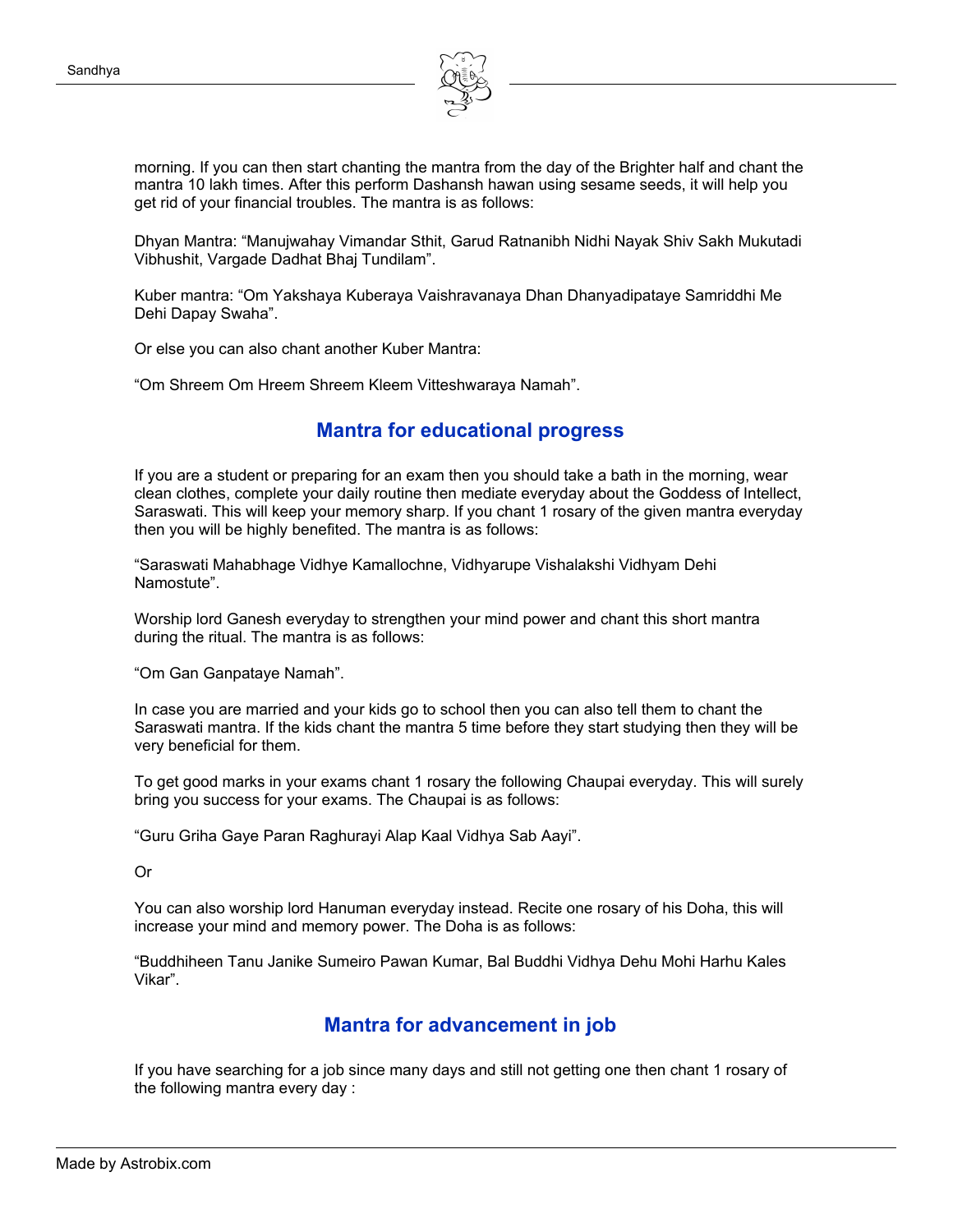

"Vishwa Bharan Poshan Kar Joi. Takar Naam Bharat Us Hoi".

#### **Mantra for business progress**

If you are in a business and are facing many problems and obstacles in its progress then break a Peepal leaf in Pushya Nakshatra on a Wednesday. Sit on a woollen seat facing eastwards. Using a pomegranate pen and saffron ink, write the following mantra on the leaf. Then place this leaf at the prayer altar. Chant 1 rosary of this mantra every morning. You will be free from business related problems. The mantra is :

"Om Namo Bhagwate Vasudevaya Namah".

#### **Mantra for physical comforts**

To receive all comforts in life chant 1 rosary of the mantra given below everyday after taking a bath and completing your daily routine. Begin chanting on the Brighter Half day, while chanting the mantra sit on a clean seat facing north or east. The mantra is as follows:

"Sarva Mangal Mangalye, Shive Sarvarth Sadhike, Sharanye Traiambake, Gauri Narayani Namostute".

#### **Mantra for peace of mind**

Everyone wishes for mental peace. If the mind is at peace then the health is also benefited. Mental trouble is the root of all types of troubles. Hence worship Lord Ganesh or recite Ganesh Chalisa or Ganesh Strota every morning to maintain mental happiness and peace. Doing so will give you a huge amount of mental peace and you will happily fulfill all of your duties. Apart from this after taking bath and completing your daily routine every morning, chant the following mantra. This also helps in giving you mental peace. Chant 1 rosary of this mantra in the morning then begin your day to day activities:

"Om Sheem Sheem Sheem Sheem Sheem Phat".

#### **Mantra to resolve problems**

Several times, numerous problems stand in our life all at once. To solve all of these problems at once you need to chant the following mantra. You can chant the mantra in the morning or evening, as per your convenience. Start chanting the mantra on a Brighter Half day:

"Sarvabadha Virnimukto Dhan Dahnya Samnwitah Manushyo Matprasaden Bhavishyati Na Sanshay".

If you are caught up in any case and taking several rounds of the court, then you should make a special Yantra and keep it with yourself to attain victory. Doing so will make surely win. Engrave this Yantra on a silver plate or Bhojpatra. Make this device after Ravipushya Yoga, Gurupushya Yoga, Sayan Sankranti, Hasta Nakshatra, Mool Nakshatra or on Diwali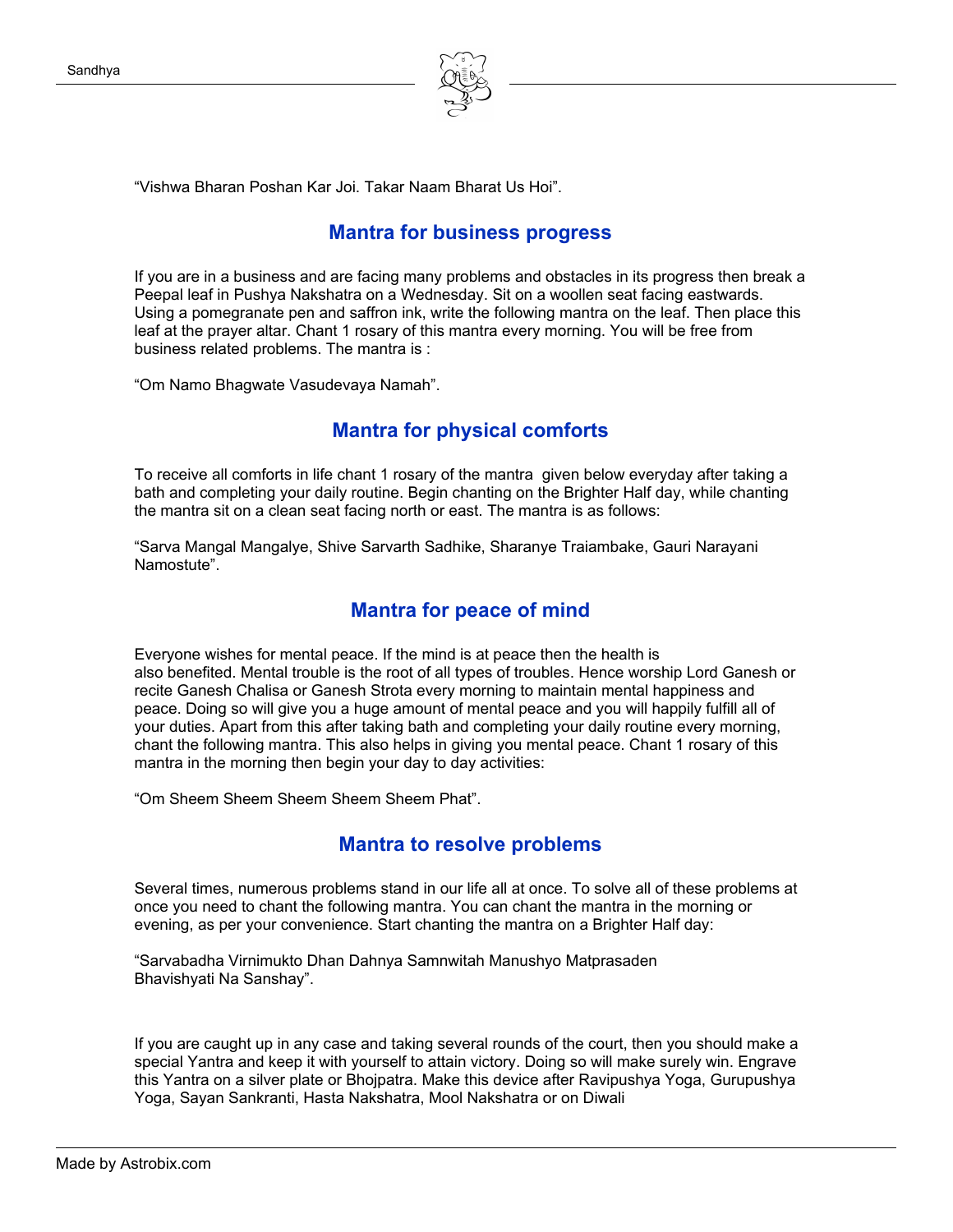

after sunset. Establish the Yantra and worship it everyday. You will definitely win the court case if you do as instructed. When you are in the court keep this Yantra in your pocket. Worship this Yantra by chanting the following mantra:

"Om Nili Nili, Mahanili(take the name of your rival or the judge) Talu Sarv Khili, Sahi Khilo Tatkshnaya Swaha".

| 592 | 599 | $\overline{2}$ | 7   |
|-----|-----|----------------|-----|
| 6   | 3   | 596            | 595 |
| 598 | 593 | 8              |     |
| 4   | 5   | 594            | 597 |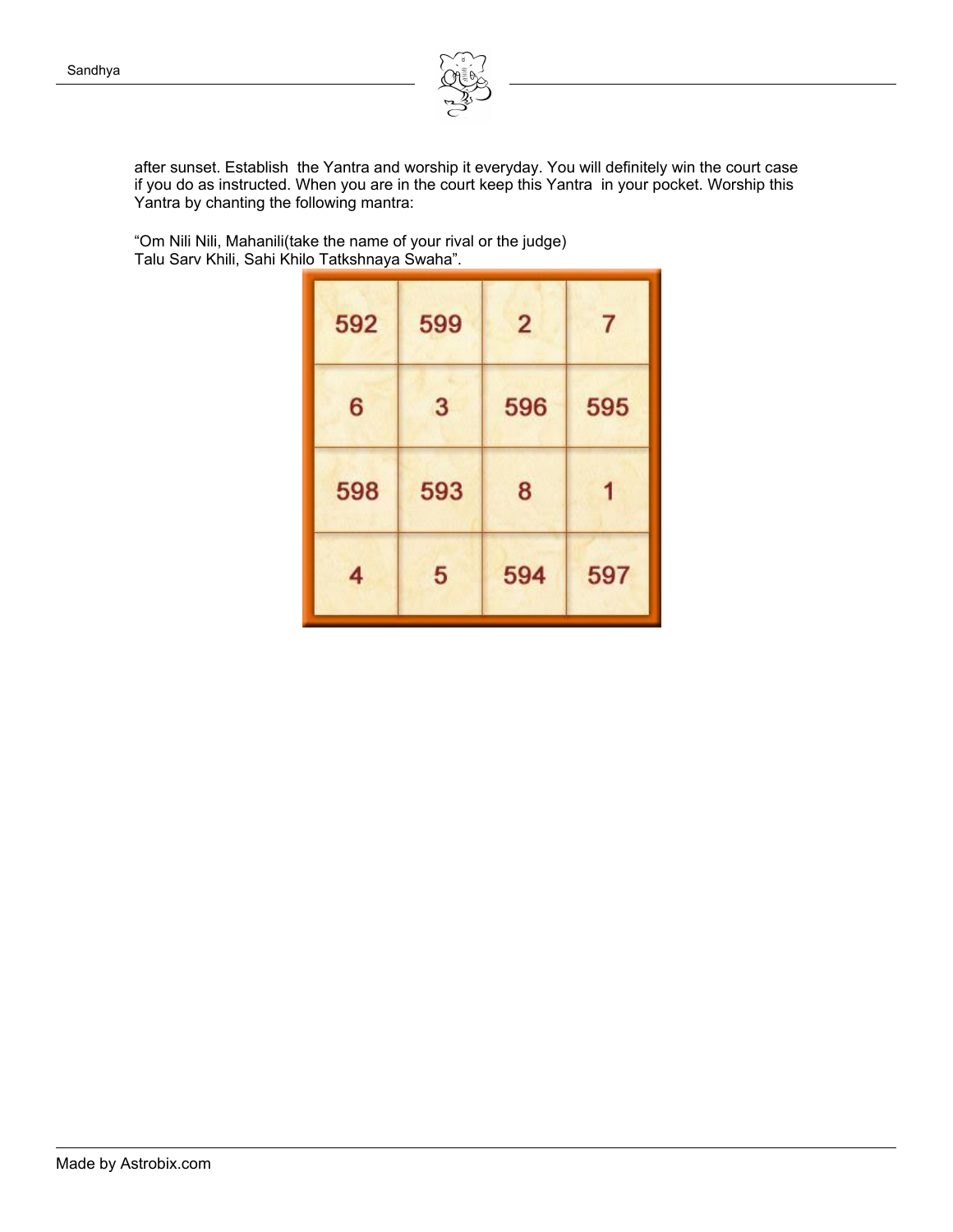Sandhya



#### **Mantra for the Mahadasha running in your Kundali**

Chanting the Mantras of the lord of Mahadasha will give you favourable results related to the planet whose Mahadasha is running in your Kundali. It is very necessary for you to chant these Mantras. This chant will also benefit you when the lord of the Dasha running in your Kundali is the lord of an inauspicious house.

#### **Mantra for the Mahadasha of Sun**

27 Sep 2012 - 27 Aug 2018

Sun Mahadasha is running in you Kundali at present. Sun Mahadasha lasts for entire 6 years. Whenever any Mahadasha is running you should always chant the mantra related to it, even if the specific planet is auspicious or not for your Kundali. This is because you will get results based on Mahadasha. The count for chanting Sun's mantra is seven thousand.

Complete chanting the first seven thousand during the period of Sankalp. Now perform Dashansh hawan, then chant 1 rosary of Sun Mantra every morning till the Mahadasha of Sun remains. On every Sunday recite Aditya Hriday Strota, this increases the Sun's auspicious effects and decreases the inauspicious effects. The mantra is as follows:

"Om Ghrini Suryaya Namah" Or Hram Hreem Hraum Sah Suryaya Namah".

#### **Mantra for the Mahadasha of Moon**

27 Aug 2018 - 05 Jul 2028

Moon Mahadasha is running in you Kundali at present. Moon Mahadasha lasts for 10 years in your life. You will get results based on this Mahadasha so you should definitely chant mantras of Moon to increase the Moon's auspicious effects and decreases the inauspicious effects.

Whenever a new Mahadasha begins then its related mantra should be chanted. Complete eleven thousand chants of the mantra during the Sankalp period. Begin chanting from Shukla Paksha in the evening. The mantra is as follows:

"Om Som Somaya Namah" Or " Om Shraam Shreem Shraum Sah Chandramase Namah".

#### **Mantra for the Mahadasha of Mars**

05 Jul 2028 - 30 May 2035

Mars Mahadasha is running in you Kundali at present. Mars Mahadasha will last for 7 years in your life. You will get results based on this Mahadasha so you should definitely chant mantras of Mars to increase the Mars' auspicious effects and decrease the inauspicious effects.

#### **Mantra for the Mahadasha of Rahu**

30 May 2035 - 24 Feb 2053